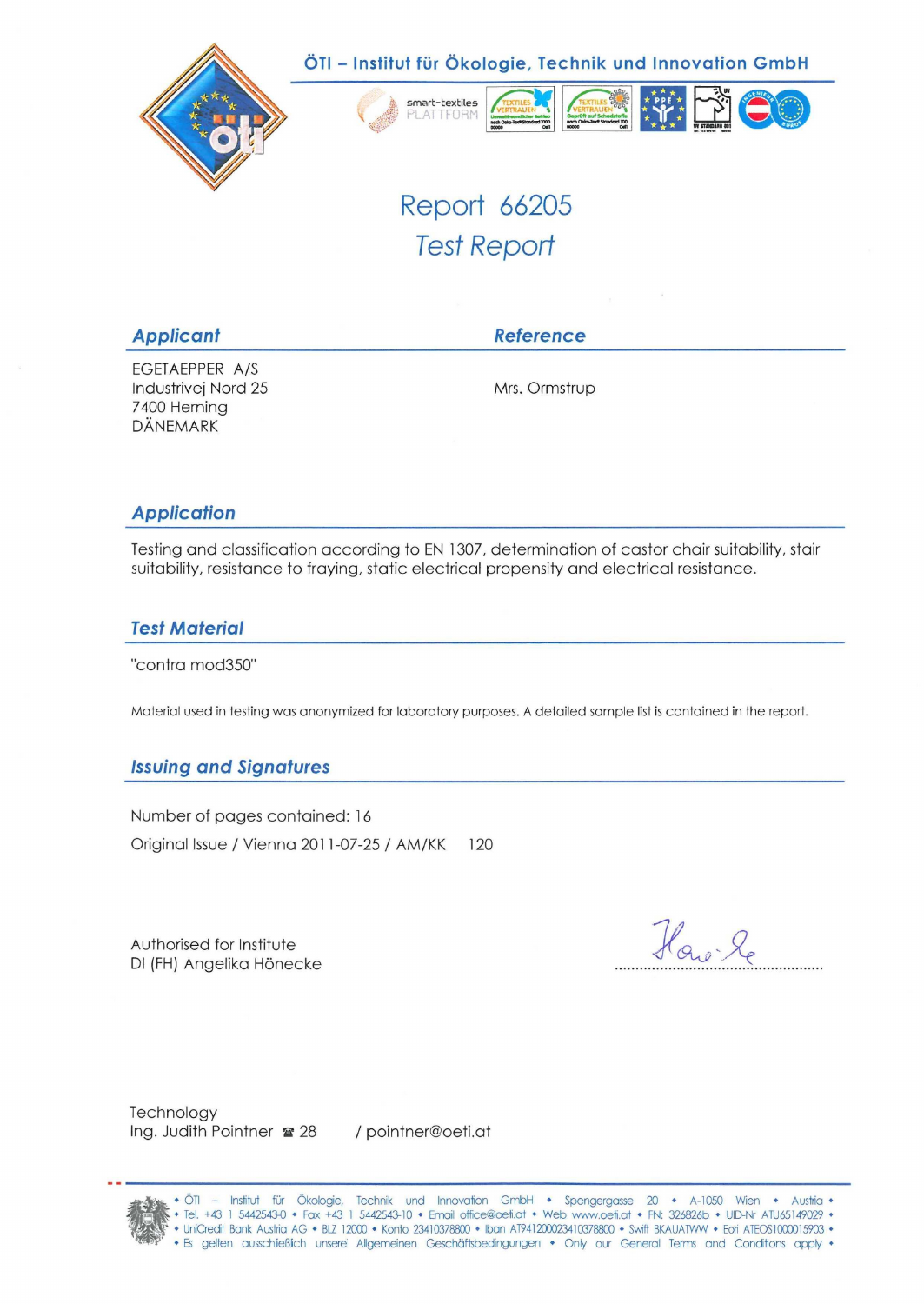



# **Contents**

| 1.1  |                                                                                             |  |
|------|---------------------------------------------------------------------------------------------|--|
| 1.2  |                                                                                             |  |
| 2    |                                                                                             |  |
| 2.1  |                                                                                             |  |
| 2.2  |                                                                                             |  |
| 2.3  |                                                                                             |  |
| 2.4  |                                                                                             |  |
| 2.5  |                                                                                             |  |
| 2.6  |                                                                                             |  |
| 2.7  |                                                                                             |  |
| 2.8  | Determination of the mass loss of textile floor coverings using the Lisson Tretrad machine7 |  |
| 2.9  |                                                                                             |  |
| 2.10 |                                                                                             |  |
| 2.11 |                                                                                             |  |
| 2.12 |                                                                                             |  |
| 2.13 |                                                                                             |  |
| 2.14 |                                                                                             |  |
| 2.15 |                                                                                             |  |
| 2.16 |                                                                                             |  |
| 2.17 | Determination of the side length, squareness and straightness of tiles 12                   |  |
| 2.18 |                                                                                             |  |
| 2.19 | Classification of pile carpets, additional requirements for pile carpet tiles 14            |  |
| 2.20 |                                                                                             |  |
| 3    |                                                                                             |  |

# **1 Order**

# **1.1 Chronology**

| Date       | Received   | Order                                                                                                                                                                                               |
|------------|------------|-----------------------------------------------------------------------------------------------------------------------------------------------------------------------------------------------------|
| 2011-05-13 | 2011-05-17 | Testing and classification according to EN 1307, determination<br>of castor chair suitability, stair suitability, resistance to fraying,<br>static electrical propensity and electrical resistance. |

# **1.2 Samples**

| No. Received | Sample Identification                                              |
|--------------|--------------------------------------------------------------------|
|              | 1 $2011-05-17$ <sup>(1)</sup> "contra mod 350"                     |
|              | 2 2011-06-01 <sup>(1)</sup> "contra mod 350" (subsequent delivery) |
|              | (1) Samples provided by the customer. (2) Sample drawn by ÖTI.     |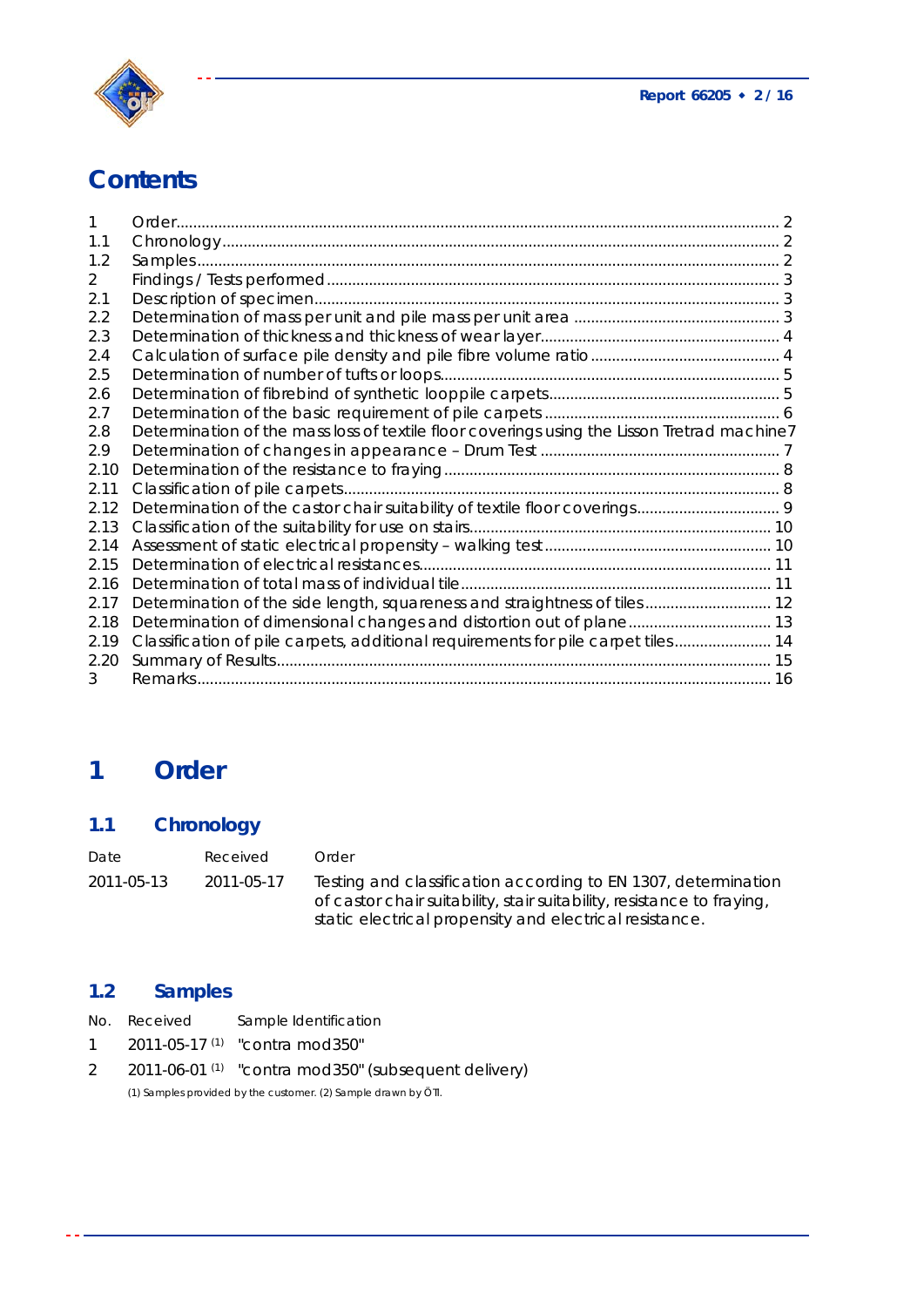

# **2 Findings / Tests performed**

## **2.1 Description of specimen**

Description of specimen according to ISO 2424

### **Test Results**

Sample tested: 1

| Dimensions:                     | tiles                                                                |
|---------------------------------|----------------------------------------------------------------------|
| Manufacturing procedure:        | tufted                                                               |
| Structure of face side:         | loop pile                                                            |
| Coloration of face side:        | multicoloured unpatterned                                            |
| Type of backing:                | textile nonwoven backing                                             |
| Type of fibres at face side *): | 100 % polyamide<br>(according to the specification by the applicant) |

\*) In accordance with the at present valid version of the appropriate European Directives; fibre materials less then 2 % are not considered

According to EN , this is a pile carpet.

## **2.2 Determination of mass per unit and pile mass per unit area**

## **Test conditions**

According ISO 8543 Test atmosphere: 20° C / 65 % rel. humidity Type of shearing apparature: Sharp pointed knife Number of samples: 4

#### **Test results**

Tested sample: 1

|                                                     | mass per unit area        | pile mass per unit area  |
|-----------------------------------------------------|---------------------------|--------------------------|
| Mean value                                          | $2626$ g/m <sup>2</sup>   | 382 g/m <sup>2</sup>     |
| Coefficient of variation                            | 1.4%                      | 1.5%                     |
| Confidence interval<br>$(P = 95 \%)$ absolute width | $\pm$ 58 g/m <sup>2</sup> | $\pm$ 9 g/m <sup>2</sup> |

Note:

The pile mass per unit area of pile carpets represents the mass over the carpet-ground which can be sheared with the sharp pointed knife. If other procedures are consulted for the shearing of the pile material, then is to be counted on deviating results. The pile mass per unit area should not be confounded with the pile weight.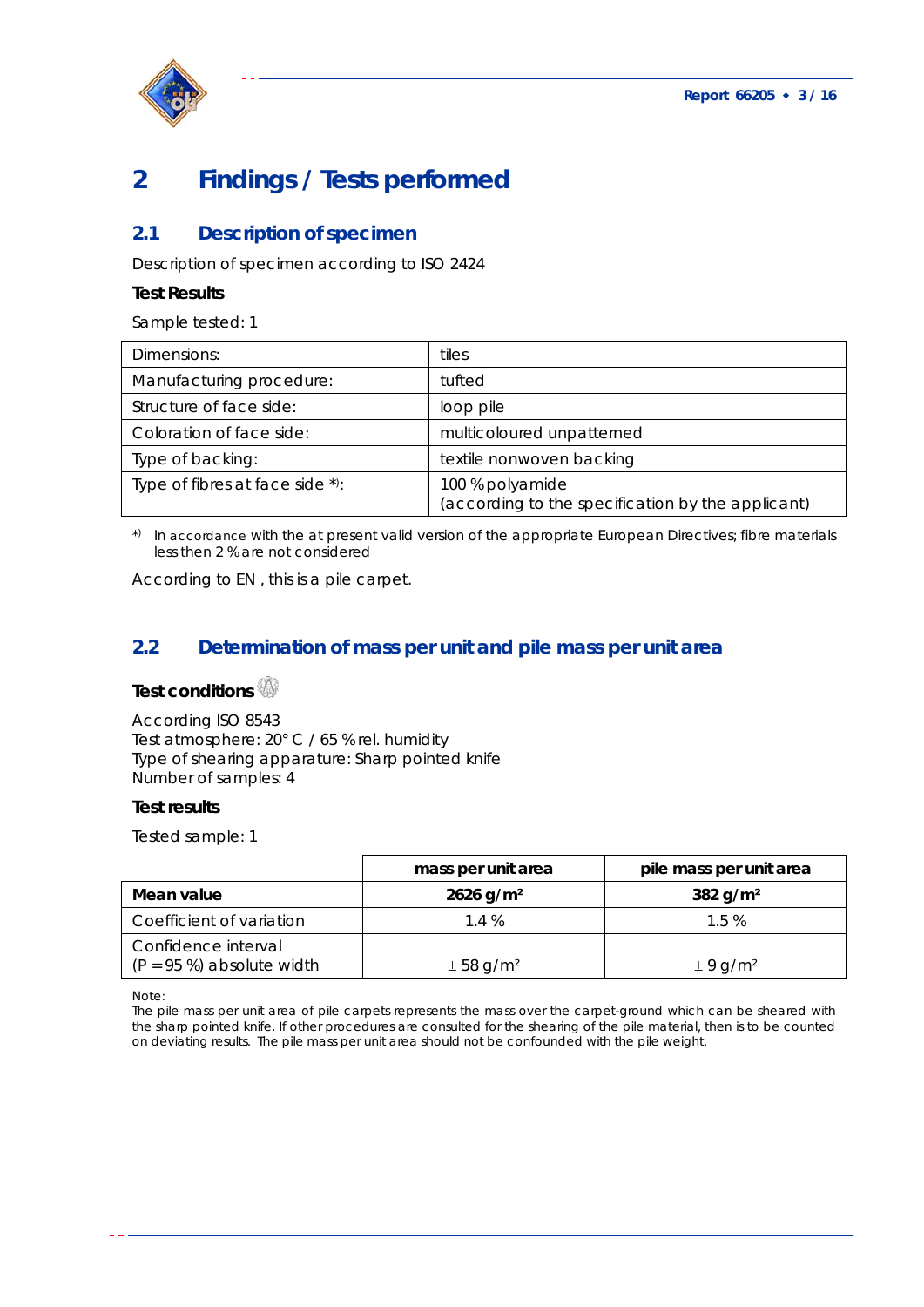

# **2.3 Determination of thickness and thickness of wear layer**

# **Test conditions**

Testing according

Determination of thickness according to ISO 1765 Determination of thickness of wear layer according to ISO 1766

Test atmosphere: 20° C / 65 % rel. humidity Shearing methode: Sharp pointed knife

Number of samples: 4

### **Test results**

Tested sample: 1

|                                                     | total thickness | thickness of wear layer |
|-----------------------------------------------------|-----------------|-------------------------|
| Mean value                                          | $6.8$ mm        | $2.7 \text{ mm}$        |
| Coeffizient of variation                            | $0.7\%$         | 0.9%                    |
| Confidence interval ( $P = 95$<br>%) absolute width | $\pm$ 0.1 mm    | $\pm$ 0.1 mm            |

## **2.4 Calculation of surface pile density and pile fibre volume ratio**

# **Test conditions**

The calculation was made according ISO 8543 with integration of the following test results:

| Pile material                         | 100 % polyamide        |
|---------------------------------------|------------------------|
| Density of pile material              | 1.14 $q/cm3$           |
| Mass of pile per unit area            | $382$ g/m <sup>2</sup> |
| Thickness of above the substrate pile | $2.7 \text{ mm}$       |

### **Test results**

Tested sample: 1

| Surface pile density          | $0.141$ g/cm <sup>3</sup> |
|-------------------------------|---------------------------|
| Relative surface pile density | 12.4 %                    |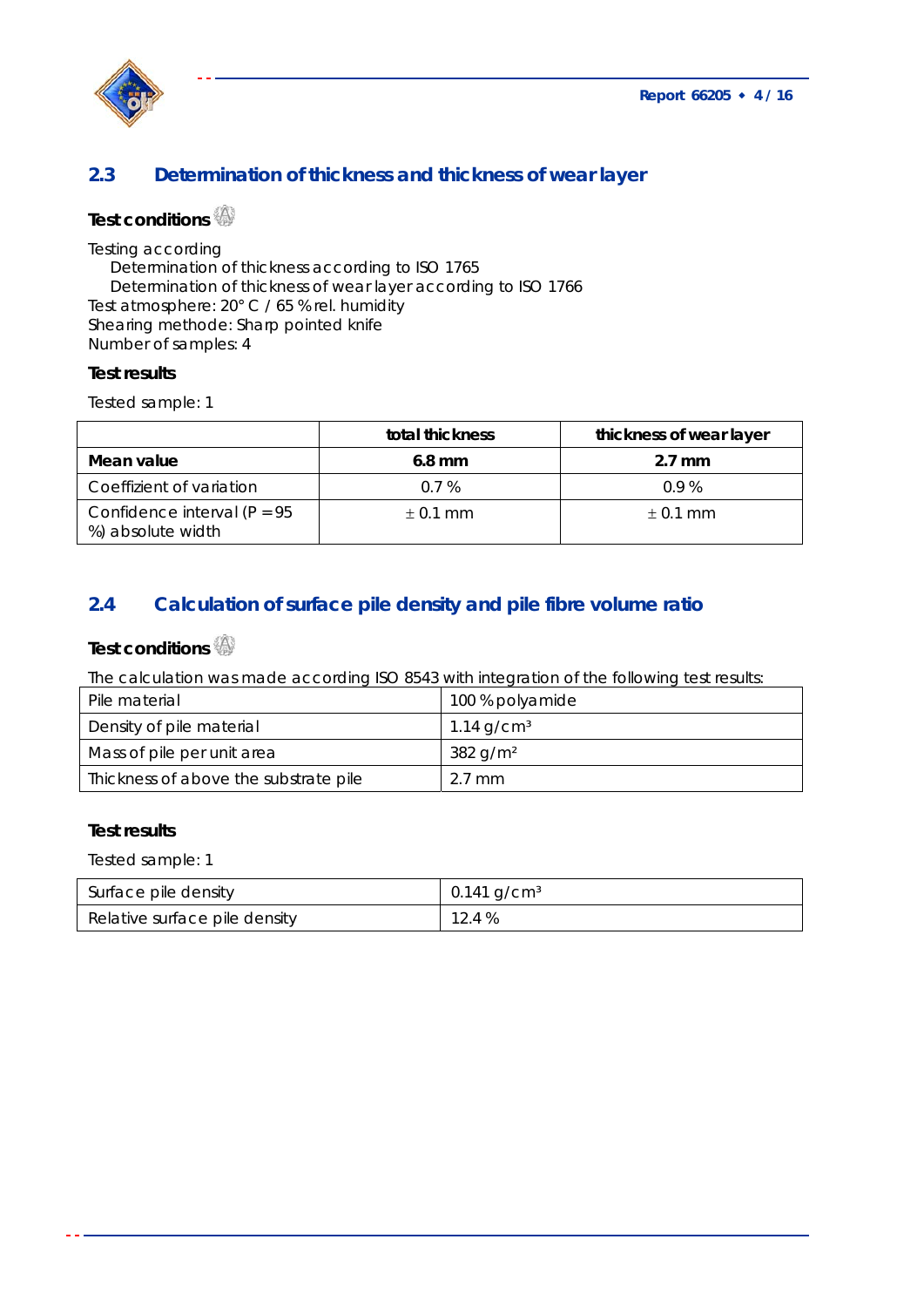

# **2.5 Determination of number of tufts or loops**

# **Test conditions**

According to ISO 1763

#### **Test results**

Tested sample: 1

| Number of tufts or loops / 10 cm               | in length direction: | 40.6   |
|------------------------------------------------|----------------------|--------|
|                                                | in cross direction:  | 39.5   |
| Number of tufts or loops per dm <sup>2</sup> : |                      | 1604   |
| Number of tufts or loops per m <sup>2</sup> :  |                      | 160400 |
|                                                |                      |        |

## **2.6 Determination of fibrebind of synthetic looppile carpets**

# **Test Conditions**

Testing according EN 1963, Test C Evaluation according: EN 1307 Duration: 400 double passages

#### **Test Results**

Tested sample: 1

Assessment of appearance change: better than photostandard

### **Evaluation**

The specimen fulfills the requirements of EN 1963 or 1307.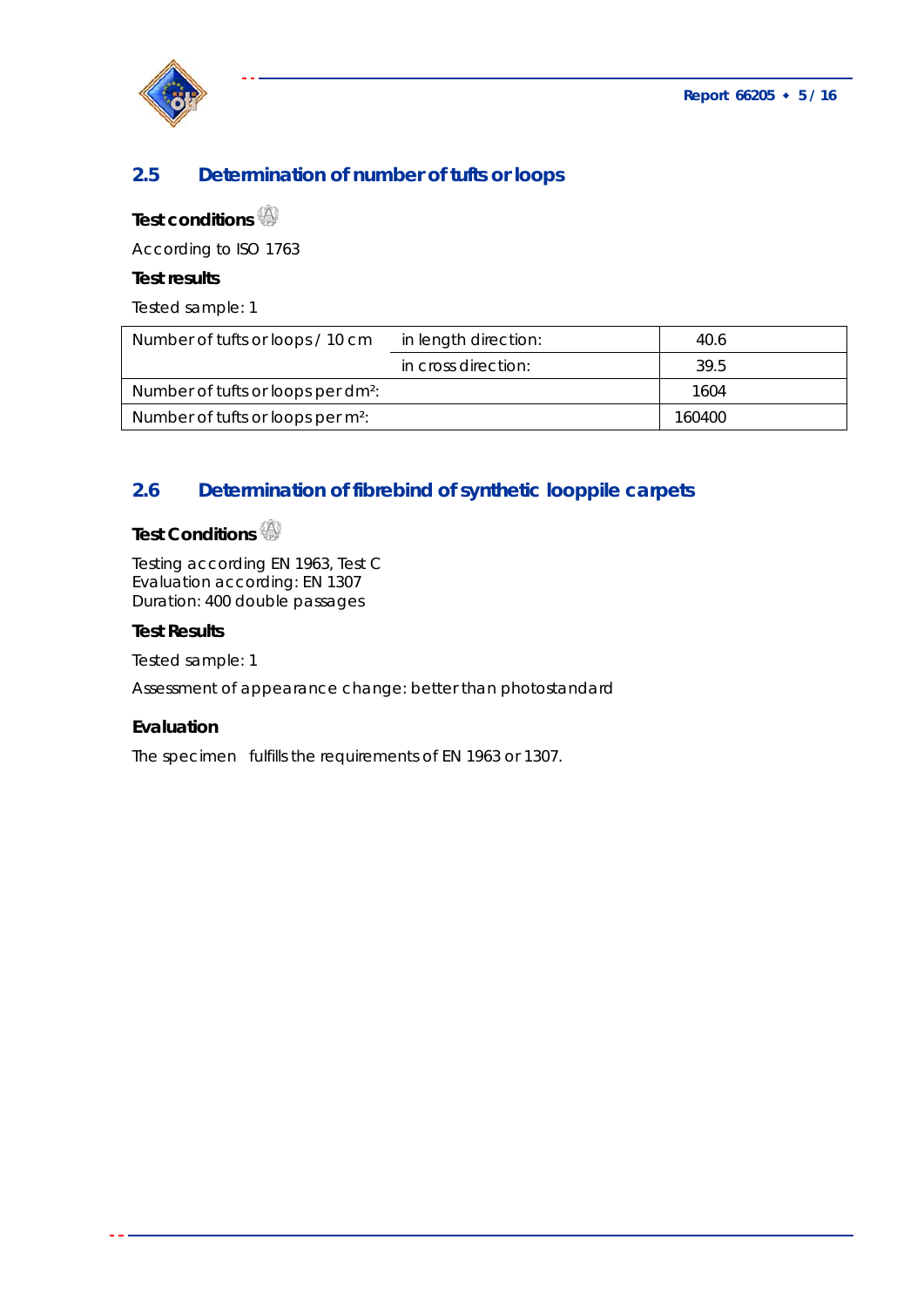

# **2.7 Determination of the basic requirement of pile carpets**

# **Test conditions**

According to EN 1307:2008

#### **Test results**

Tested sample: 1

| Surface structure | not cut pile    |
|-------------------|-----------------|
| Pile material     | 100 % polyamide |

|                                               | <b>Basic requirements</b>                       | <b>Test results</b>                            |  |
|-----------------------------------------------|-------------------------------------------------|------------------------------------------------|--|
| Colour fastness to a)                         |                                                 |                                                |  |
| Light                                         | $\geq$ 5 (pastel shade b) $\geq$ 4)             |                                                |  |
| Rubbing                                       |                                                 |                                                |  |
| - dry                                         | $\geq 3-4$                                      |                                                |  |
| - wet                                         | $\geq$ 3                                        | Conformity to be                               |  |
| Water - change in colour                      |                                                 | declared by the<br>manufacturer for            |  |
| - plain carpets                               | $\geq$ 3-4                                      | each colour                                    |  |
| - other carpets                               | $\geq 4$                                        |                                                |  |
| Water – staining $c$ )                        |                                                 |                                                |  |
| - - all carpets                               | $\geq 2-3$                                      |                                                |  |
| Fibre bind for all carpets < 80 % Wool        |                                                 |                                                |  |
| Loop pile carpets                             | Fuzzing below level of<br>reference photographs | fulfilled                                      |  |
| Cut pile carpets                              | Loss of mass $\leq$ 25 %                        |                                                |  |
| Colour change d)                              |                                                 |                                                |  |
| Due to spilled water                          | $\geq 4$                                        | Conformity to be declared                      |  |
| Due to soiling subsequent<br>to spilled water | $\geq 3$                                        | by the manufacturer for<br>each production run |  |

**a)** Conformity to be declared by the manufacturer for each colour

b) Pastel shade: colour corresponding to a standard depht  $\leq 1/12$  (in accordance with EN ISO 105-A01)

**c)** On multi firbe: worst result

**d)** Conformity to be declared by the manufacturer

### **Judgement**

The tested material fulfills fulfills the basic requirements of pile carpets according to EN 1307:2008, point 6.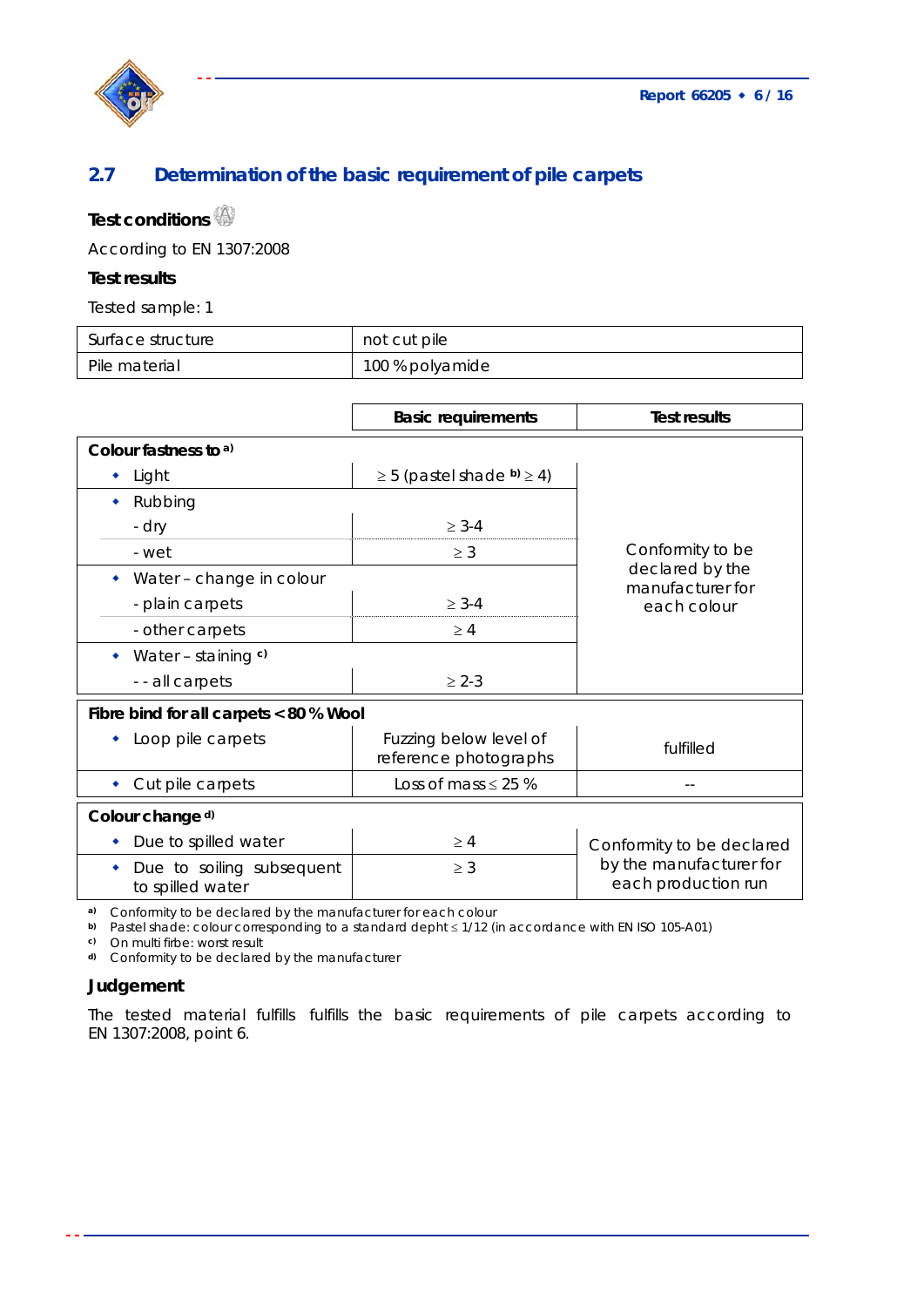

## **2.8 Determination of the mass loss of textile floor coverings using the Lisson Tretrad machine**

# **Test conditions**

According to EN 1963, test A Soles: Vulcanised SBR-rubbers with a wave profile Number of treads: 2200 Adjustment of wheel height: - 5 mm Number of specimens: 4

#### **Test results**

Tested sample: 1

|                                                     | Mass loss per unit area $[mv]$ | Relative mass loss $[m_{rv}]$ |
|-----------------------------------------------------|--------------------------------|-------------------------------|
| Mean value                                          |                                |                               |
| Coefficient of variation                            | no mass loss                   |                               |
| Confidence interval<br>$(P = 95 \%)$ absolute width |                                |                               |
| Tretradindex:                                       |                                |                               |

Note:

The primary function of the test with the "Lisson-Tretrad-Machine" is to obtain from textile floor coverings a criteria for the wear performance in practical use. The used "Lisson-Tretrad" with four feet – which are covered with changeable rubber soles – runs on a straight line forwards and backwards, with a slip of 20 % and a surface pressure of 150 N, on the surface of the test specimen (which is lying on a test table). After a defined count of reciprocating motion the mass loss will be ascertained.

## **2.9 Determination of changes in appearance – Drum Test**

## **Test conditions**

According to EN 1307 and ISO/TR 10 361 Assessment according EN 1471 Number of drum revolutions: 5 000 and 22 000 Number of specimens: 1

#### **Test results**

Tested sample: 1

|                                        | 5 000 revolutions | 22 000 revolutions |
|----------------------------------------|-------------------|--------------------|
| Index of appearance change (median)    | 4.5               | 4.0                |
| Index of colour change (median)        | $4 - 5$           |                    |
| Main reasons for change                | colour            | colour             |
| Index after colour correction (median) | 4.5               | 4.0                |
| Index after colour correction (mean)   | 4.5               | 4.2                |
| Damages by the treatment               | none              |                    |

Assessment indices: Index 1 – high change, Index 5 – no change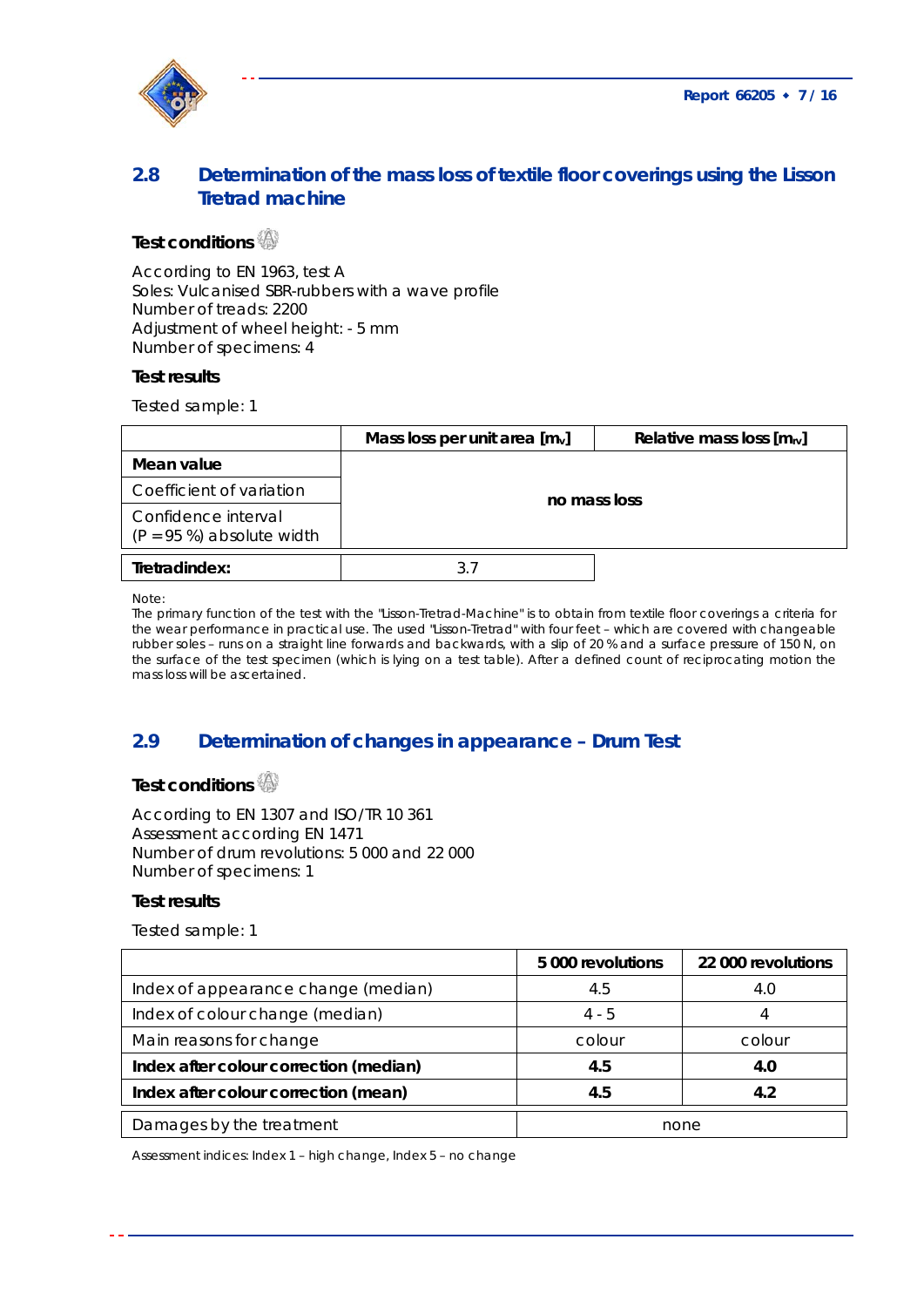**Report 66205 8 / 16** 



## **2.10 Determination of the resistance to fraying**

# **Test conditions**

Testing according to EN 1814:2005 Number of test samples: 4 Kind of test sample: tiles

### **Test results**

Tested sample: 1

Damages on cut edge after treatment: none

### **Judgement**

The tested specimen can be classified as **resistant to fraying.** 

## **2.11 Classification of pile carpets**

# **Test conditions**

According to EN 1307:2008

### **Test results**

Tested sample: 1

| Surface structure      |            |                                             | 100 % polyamide      |
|------------------------|------------|---------------------------------------------|----------------------|
| Pile material          |            |                                             | not cut pile         |
| Surface pile weight    |            | $\left[\frac{q}{m^2}\right]$                | 382                  |
| Surface pile thickness |            | [mm]                                        | 2.7                  |
| Surface pile density   |            | $\left[\frac{\text{q}}{\text{cm}^3}\right]$ | 0.141                |
| Number of tufts        |            | [tufts/m <sup>2</sup> ]                     | 160400               |
| Fibre factor           |            | [FF]                                        | $- -$                |
| Tretrad index          |            | $[  \cdot  $                                | 3.7                  |
| Drum test (Vettermann) | Short term | [5.000 turns]                               | 4.5                  |
|                        | Long term  | [22.000 turns]                              | 4.0                  |
| Resistance to fraying  |            |                                             | resistant to fraying |
| Wear index             |            | $[W_i]$                                     | $-$                  |
| Luxury rating factor   |            | $[C_F]$                                     | 7.3                  |

### **Classification**

| Type of carpet                          | Type 1          |
|-----------------------------------------|-----------------|
| <b>Classification for wear</b>          | class 33        |
| Classification for change in appearance | class 33        |
|                                         |                 |
| Overall use class                       | class 33        |
| Luxury rating class                     | LC <sub>1</sub> |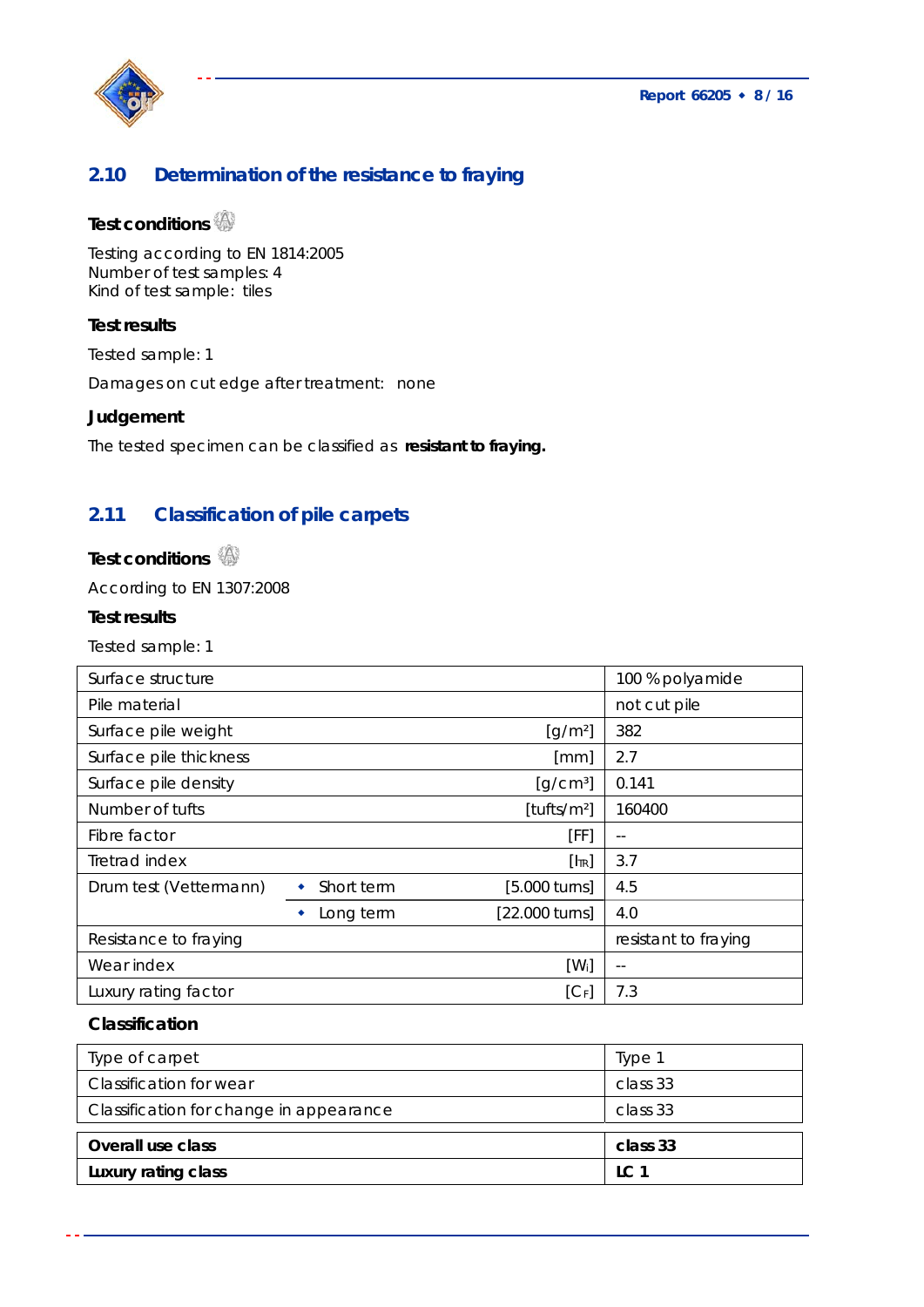

#### **Explanations:**

Textile floor coverings are classified to their suitability in different use classes. There are two essential characteristics for the classification: wear behaviour and change in appearance. These both characteristics serve the description of the use behaviour in dependence to the intensity of use. **The use class assigned to the carpet is the lower one that was reached after the testing of the wear behaviour and change in appearance.** The different use classes are described as followed:

| <b>Domestic</b> |                  | Commercial |                  |
|-----------------|------------------|------------|------------------|
| <b>Class</b>    | Use intensity    | Class      | Use intensity    |
| 21              | moderate / light |            |                  |
| 22              | general / medium |            |                  |
| $22+$           | general          | 31         | moderate / light |
| 23              | heavy            | 32         | general          |
|                 |                  | 33         | heavy            |

The use- and comfort-classes are corresponding to the following till now common judgements for the wear- and comfort behaviour.

|              | Level of use classification | "use class" | Luxury rating   | "luxury valu     |
|--------------|-----------------------------|-------------|-----------------|------------------|
| EN 1307:2008 | EN 1307:1997                |             | class           |                  |
|              |                             | low         | LC 1            | plain            |
| 22           |                             |             | LC <sub>2</sub> | good             |
| $22+ / 31$   |                             | normal      | LC <sub>3</sub> | high             |
| 23/32        |                             | heavy       | LC <sub>4</sub> | <b>luxurious</b> |
| 33           |                             | extreme     | LC <sub>5</sub> | prestige         |

| tion<br>07:1997 | "use class" | Luxury rating<br>class | "luxury value" |
|-----------------|-------------|------------------------|----------------|
|                 | low         | LC1                    | plain          |
|                 |             | LC <sub>2</sub>        | good           |
| 2               | normal      | LC <sub>3</sub>        | high           |
| 3               | heavy       | LC <sub>4</sub>        | luxurious      |
| 4               | extreme     | LC <sub>5</sub>        | prestige       |

## **2.12 Determination of the castor chair suitability of textile floor coverings**

### **Test conditions**

According to EN 985, Method A Test apparatus: castor chair test equipment, Typ: Feingerätebau Baumberg Castors: according EN 985

#### **Test results**

Tested sample: 1

| <b>Test duration</b>   | change of attribute | Index of colour<br>change *) | Index of appear-<br>ance change *) |
|------------------------|---------------------|------------------------------|------------------------------------|
| 5 000 revolutions      | colour              | $3 - 4$                      |                                    |
| 25 000 revolutions     | colour              | $2 - 3$                      | 25                                 |
| Castor chair index (r) |                     | 2 Q                          |                                    |

\*) Note: Index 1 - high change / Index 5 - no change

Damages by the treatment: none

#### **Classification**

According the specifications of **EN 1307** the specimen can be classified as:

**"suitable for intensive use"**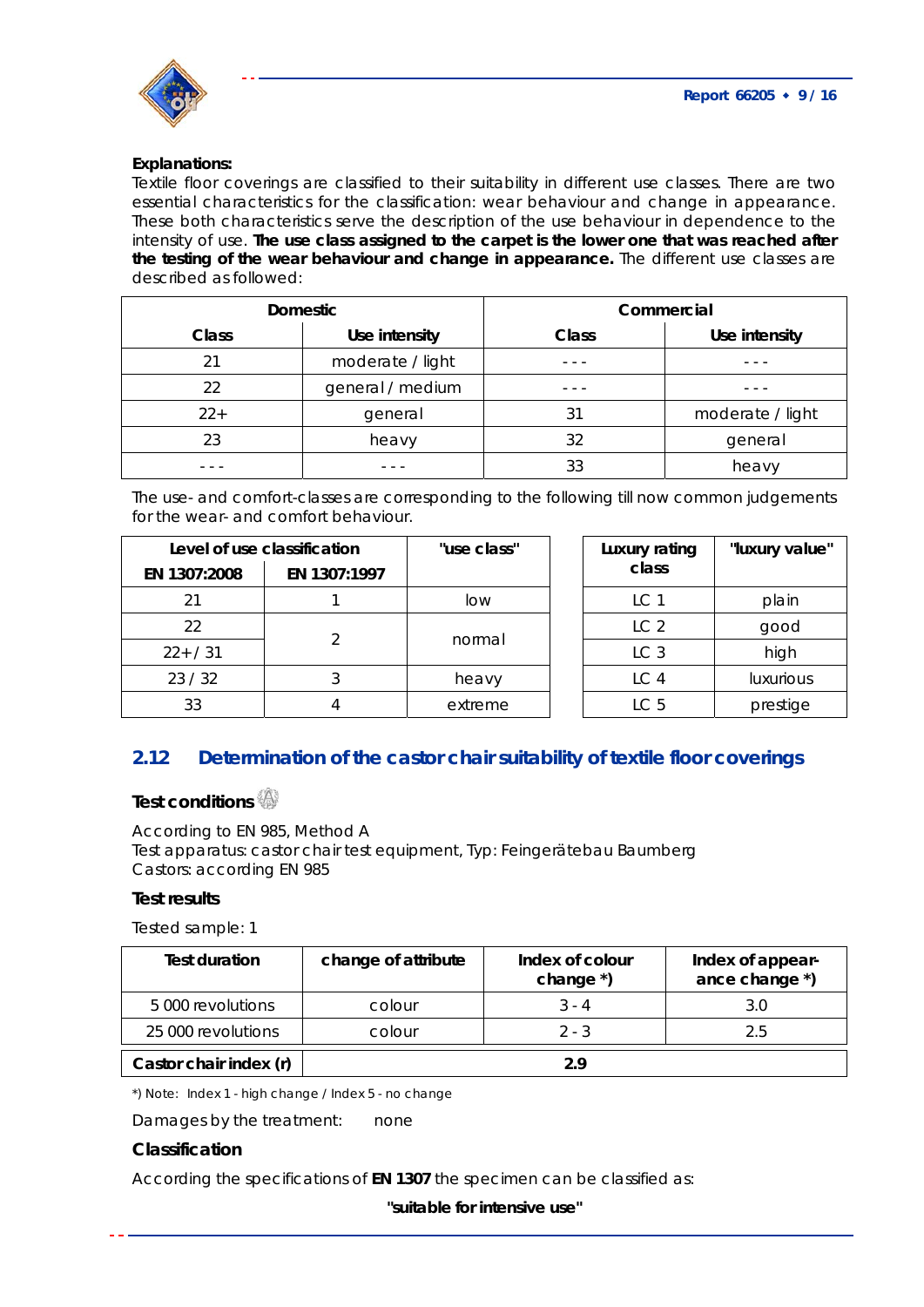

## **2.13 Classification of the suitability for use on stairs**

## **Test conditions**

According to EN 1963; Test method B: nosing test

### **Test results**

Tested sample: 1

| Appearance change <sup>*</sup> ) in the edge area | low appearance change |  |
|---------------------------------------------------|-----------------------|--|
| *)complete mean                                   |                       |  |

#### **Classification**

According to EN 1307 the specimen can be classified as suitable

#### **"for intensive use"**

Note: A workmanlike construction of the stair nose with a rounding radius of at least 10 mm is presupposed to the judgement.

## **2.14 Assessment of static electrical propensity – walking test**

### **Test Conditions**

According to ISO 6356 Testing atmosphere:  $23 \pm 1$  °C /  $25 \pm 3$  % rel. humidity Base plate: Isolating rubber mat on metal plate Sole-material: XS-664P Neolite Pretreatment: none

### **Test results**

Tested sample: 1

| Supplied condition |               |               |            |
|--------------------|---------------|---------------|------------|
| Measurement 1      | Measurement 2 | Measurement 3 | Mean value |
| .4 kV              | $1.2$ kV      | በ 9 kV        | $1.2$ kV   |

### **Judgement**

The tested sample in supplied condition can be classified as **antistatic** according EN 14041:2004.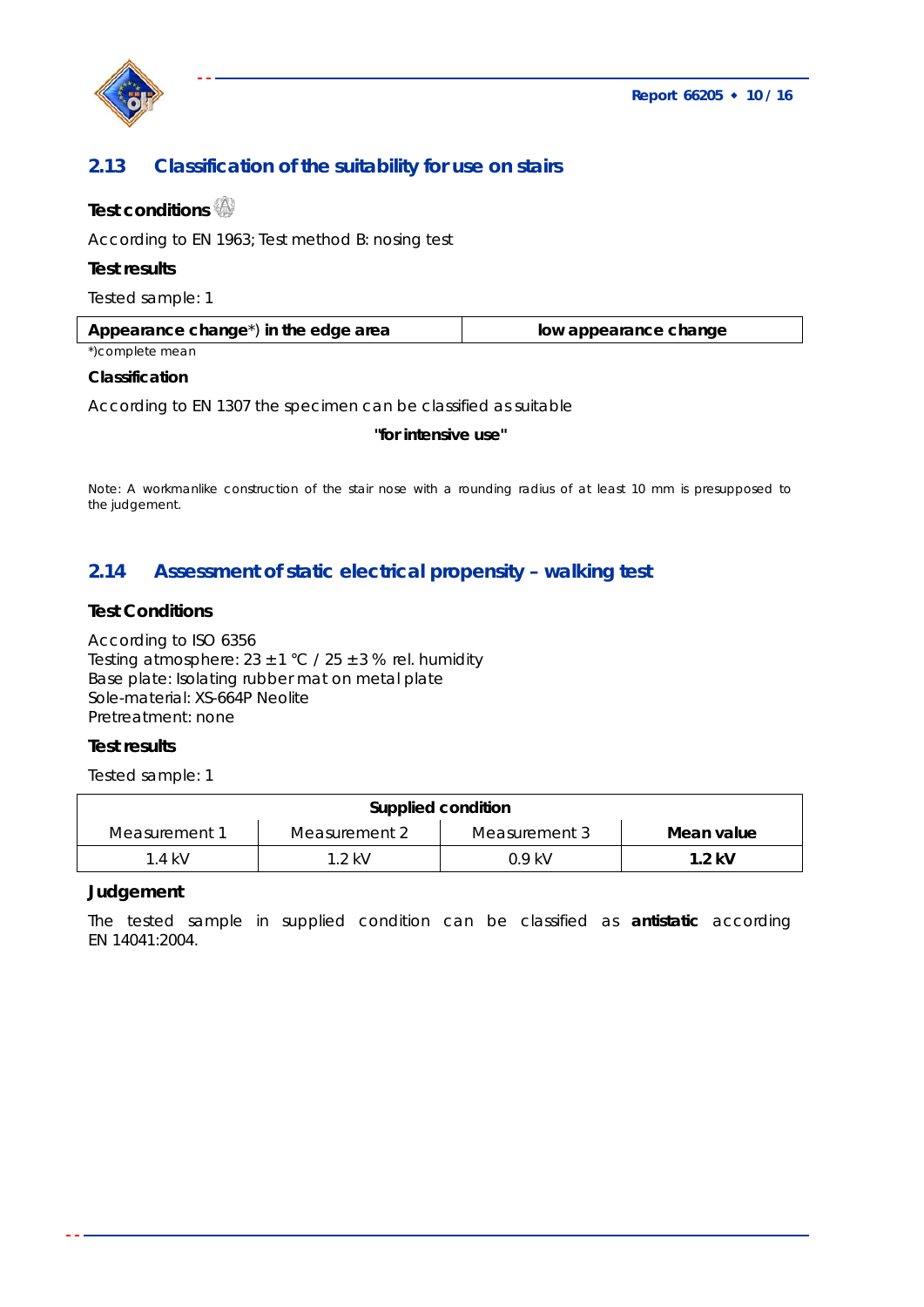

## **2.15 Determination of electrical resistances**

# **Test conditions**

According to ISO 10965 Test atmosphere:  $23^{\circ}$ C  $\pm$  1°C / 25%  $\pm$  3% rel. humidity Circuit voltage: 500 V

### **Test results**

Tested sample: 1

| Sample | <b>Measurement</b>   | <b>Vertical resistance</b>       | Horizontal resistance            |
|--------|----------------------|----------------------------------|----------------------------------|
|        |                      | $2.8 \times 10^{12} \Omega$      | 5.72 x 10 <sup>13</sup> $\Omega$ |
|        | っ                    | $1.4 \times 10^{12} \Omega$      | 3.30 x 10 <sup>13</sup> $\Omega$ |
|        |                      | 2.24 x 10 <sup>12</sup> $\Omega$ | $4.35 \times 10^{13}$ Ω          |
|        | っ                    | $5.99$ x 10 <sup>11</sup> Ω      | 6.72 x 10 <sup>12</sup> $\Omega$ |
| 3      |                      | $8.2 \times 10^{11} \Omega$      | 3.35 x 10 <sup>13</sup> $\Omega$ |
|        |                      | $1.55$ x $10^{12}$ Ω             | $3.69 \times 10^{13} \Omega$     |
|        | Geometric mean value | 1.37 x 10 <sup>12</sup> Ω        | 2.97 x 10 <sup>13</sup> Ω        |

## **2.16 Determination of total mass of individual tile**

### **Test conditions**

According ISO 8543 Test atmosphere: 20° C / 65 % rel. humidity Number of samples: 4

### **Test results**

Tested sample: 1

|                                                  | total mass of individual tile |
|--------------------------------------------------|-------------------------------|
| Mean value                                       | 0.610 kg                      |
| Coefficient of variation                         | 3.3 %                         |
| Confidence interval ( $P = 95$ %) absolute width | $\pm$ 0.032 kg                |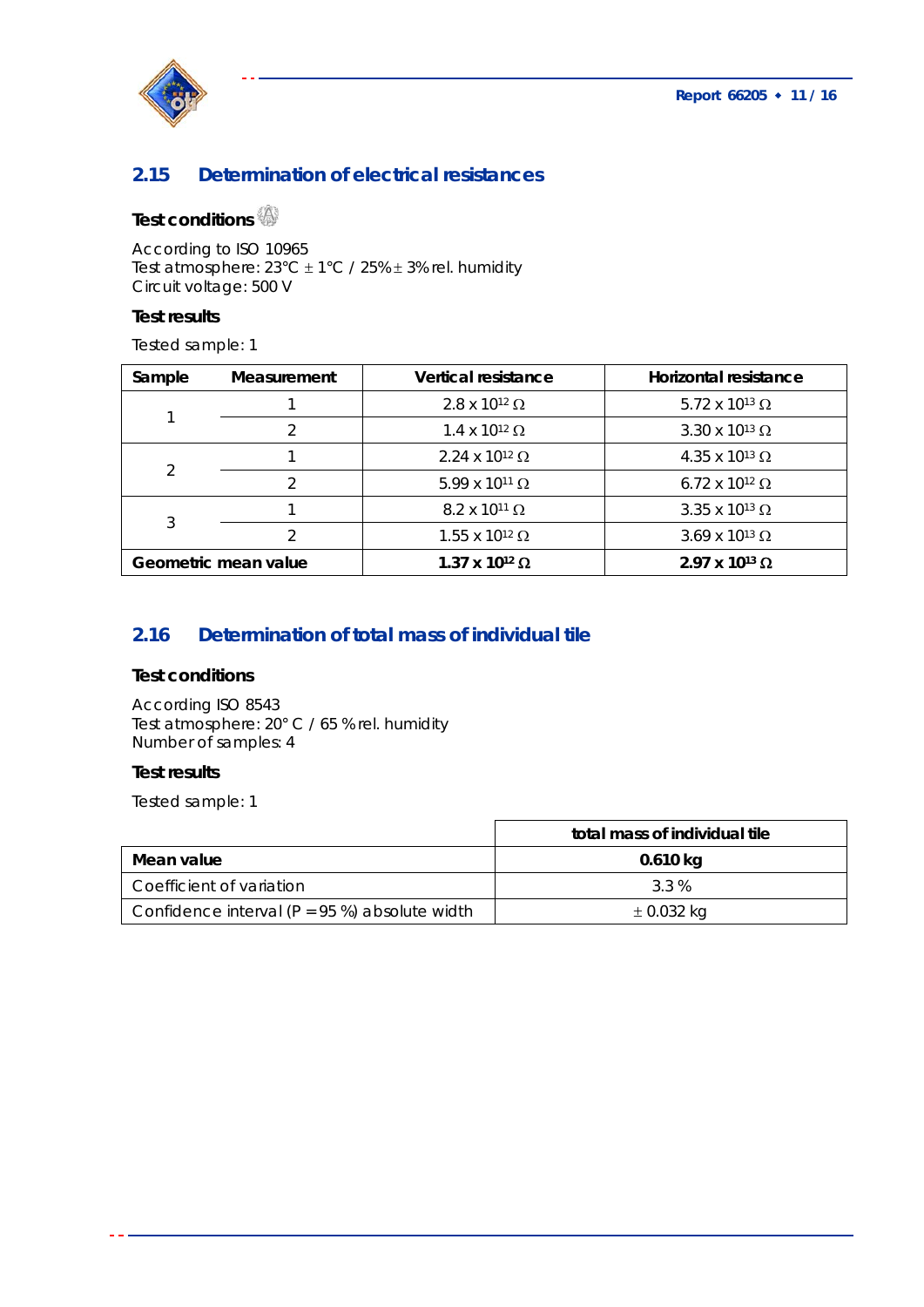

# **2.17 Determination of the side length, squareness and straightness of tiles**

# **Test condition**

According to EN 994 Number of tested specimens: 5 Nominal dimension: Length: 480; Width: 480

### **Test results**

Tested sample: 1

| Determination of dimensions                                       |      | Length<br>direction | Cross<br>direction |
|-------------------------------------------------------------------|------|---------------------|--------------------|
| mean length                                                       | [mm] | 480.0               | 480.2              |
| min. average length                                               | [mm] | 480.0               | 480.0              |
| max. average length                                               | [mm] | 480.1               | 480.4              |
| difference between the smallest and<br>the largest average length | [mm] | 0.1                 | 0.4                |
| max. deviation from mean length                                   | [%]  | < 0.1               | < 0.01             |
| max, deviation from nominal dimension                             | [%]  | 0.0                 | 0.1                |
| Squareness and straightness                                       |      |                     |                    |
| max. deviation                                                    | [mm] | ${}_{<} 0.20$       |                    |
| max. deviation                                                    | [%]  | < 0.04              |                    |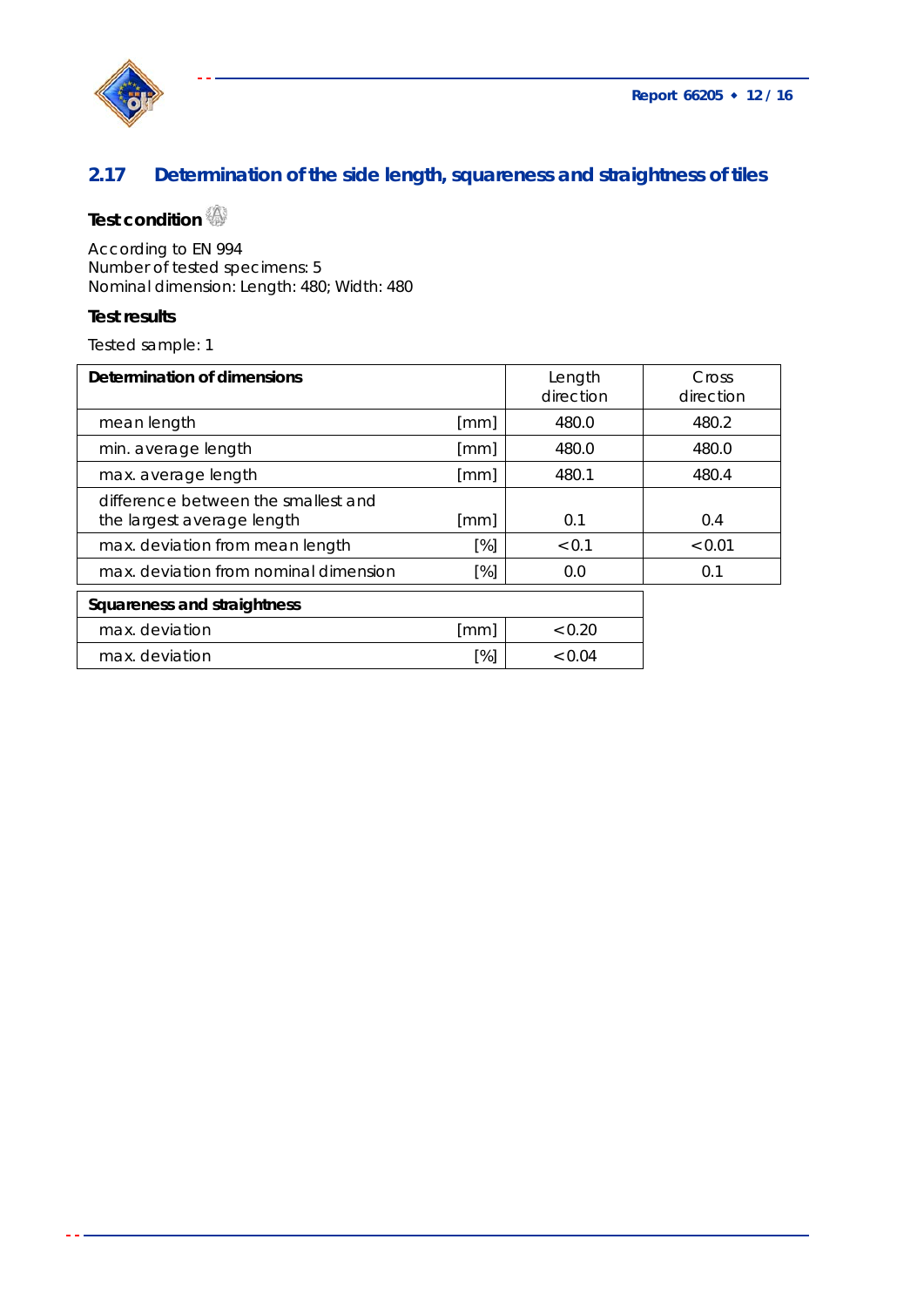

# **2.18 Determination of dimensional changes and distortion out of plane**

# **Test conditions**

According to EN 986

### **Test results**

| Tested sample: 1                                           |                |        | Dimensional change<br>[%] |
|------------------------------------------------------------|----------------|--------|---------------------------|
|                                                            |                | length | <b>Cross</b>              |
| 1. Treatment                                               | 1. Measurement | $-0.1$ | ± 0.0                     |
| 2 hours storage (drying) at 60 °C                          | 2. Measurement | $-0.1$ | ± 0.0                     |
|                                                            | 3. Measurement | $-0.1$ | ± 0.0                     |
|                                                            | Mean value     | $-0.1$ | ± 0.0                     |
| 2. Treatment                                               | 1. Measurement | $-0.1$ | ± 0.0                     |
| 2 hours storage in water at 20 °C                          | 2. Measurement | $-0.1$ | ± 0.0                     |
|                                                            | 3. Measurement | $-0.1$ | ± 0.0                     |
|                                                            | Mean value     | $-0.1$ | ± 0.0                     |
| 3. Treatment                                               | 1. Measurement | $-0.2$ | $+0.1$                    |
| 24 hours storage (drying) at 60 °C                         | 2. Measurement | $-0.1$ | ± 0.0                     |
|                                                            | 3. Measurement | $-0.2$ | $+0.1$                    |
|                                                            | Mean value     | $-0.2$ | $+0.1$                    |
| 4. Treatment<br>48 hours storage at standard<br>atmosphere | 1. Measurement | $-0.2$ | $\pm$ 0.0                 |
|                                                            | 2. Measurement | $-0.2$ | ± 0.0                     |
|                                                            | 3. Measurement | $-0.2$ | $+0.1$                    |
|                                                            | Mean value     | $-0.2$ | ± 0.0                     |

| maximum distortion out of plane [mm] after the treatment (step 4): |            |            |            |  |
|--------------------------------------------------------------------|------------|------------|------------|--|
| specimen 1                                                         | specimen 2 | specimen 3 | Mean value |  |
|                                                                    |            |            | 6.5        |  |

Note:

A plus (+) is used to indicate an increase and a minus (-) is used to indicate shrinkage in dimensions.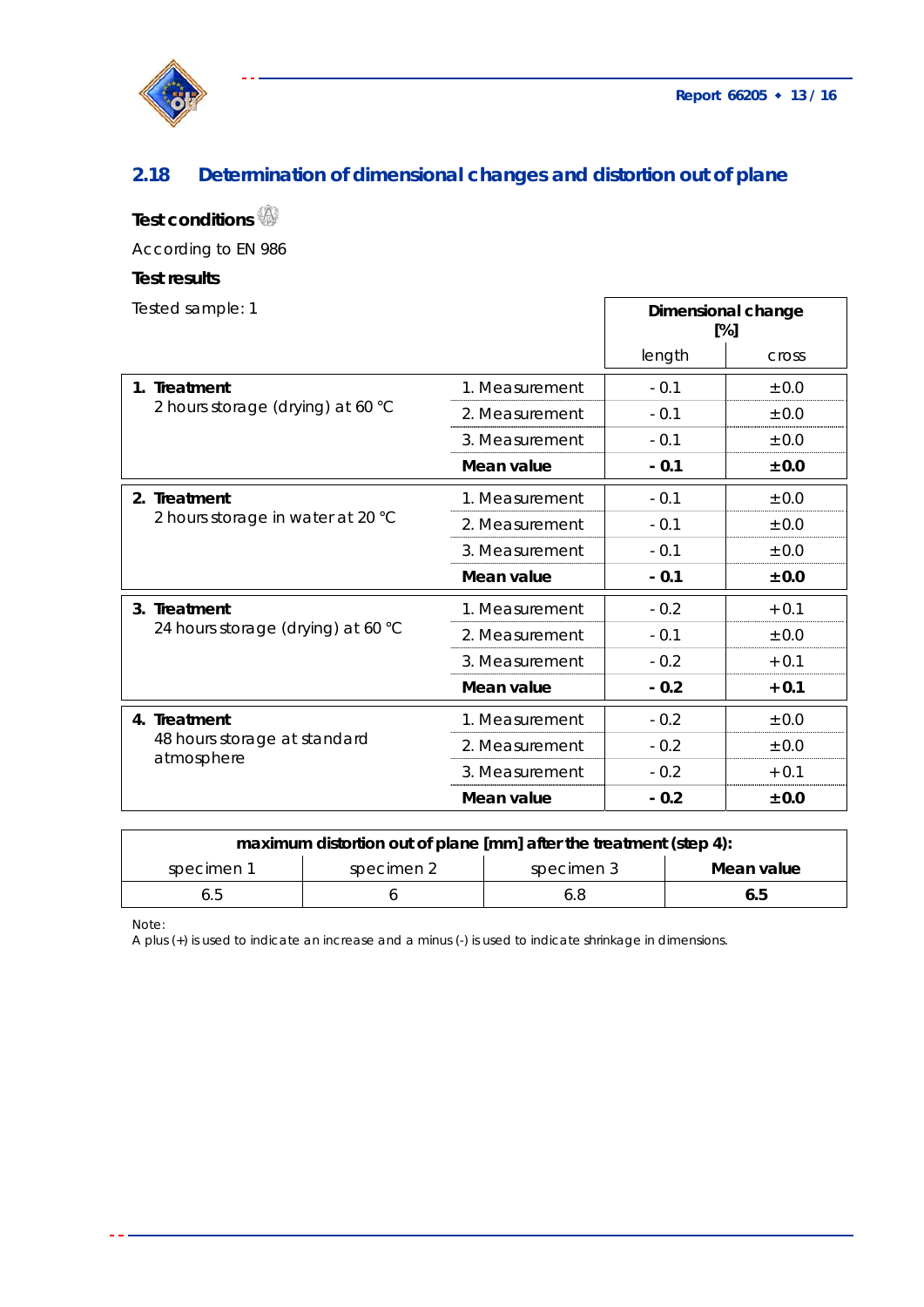



## **2.19 Classification of pile carpets, additional requirements for pile carpet tiles**

# **Test conditions**

According to EN 1307:2008, annex A

## **Test results**

Tested sample: 1

|                                                           | <b>Requirements</b><br>Non adhered<br><b>Adhered tile</b><br>tile         |                              | <b>Test results</b>                  |                                                                                        |  |
|-----------------------------------------------------------|---------------------------------------------------------------------------|------------------------------|--------------------------------------|----------------------------------------------------------------------------------------|--|
|                                                           | Loose laid                                                                | Removable                    | Permanent                            |                                                                                        |  |
| Total mass of individual<br>tile, ISO 8543                | $≥ 0,875$ kg                                                              | $\geq$ 0,625 kg              |                                      | $0.610$ kg                                                                             |  |
| Total mass per unit<br>area, ISO 8543                     | $\geq$ 3,5 kg/m <sup>2</sup>                                              | $\geq$ 2,5 kg/m <sup>2</sup> |                                      | $2.6$ kg/m <sup>2</sup>                                                                |  |
| Dimensions, EN 994                                        | ± 0,30 % on nominal dimensions                                            |                              |                                      | max. deviation on<br>nominal dimensions<br>longitudinal $\pm$ 0.0 %<br>$cross + 0.1 %$ |  |
|                                                           | $\pm$ 0.20 % in the same batch                                            |                              |                                      | max. deviation to the<br>mean length<br>longitudinal $< 0.1 %$<br>cross < 0.1 %        |  |
| Squareness and<br>straightness of edges,<br><b>EN 994</b> | $\pm$ 0,15 % in both directions                                           |                              | max. deviation<br>$-$ mm<br>< 0.04 % |                                                                                        |  |
| Dimension stability,                                      | shrinkage in both directions                                              |                              | max. dimensional                     |                                                                                        |  |
| <b>EN 986</b>                                             | $\leq 0.2 \%$<br>$\leq 0.4 \%$                                            |                              | change                               |                                                                                        |  |
|                                                           | extension in both directions                                              |                              | longitudinal - 0.2 %                 |                                                                                        |  |
|                                                           | $\leq 0.2 \%$                                                             |                              | $\leq 0.2 \%$                        | $cross + 0.1 %$                                                                        |  |
| Curling / doming,<br><b>EN 986</b>                        | max. deviation of any<br>part of the sample from its<br>$plane \leq 2 mm$ |                              |                                      | max. curling /<br>max. doming<br>$6.5$ mm                                              |  |
| Damage at cut edge<br>(fraying), EN 1814                  | no damage                                                                 |                              | no damage                            |                                                                                        |  |

## **Judgement**

The submitted sample fulfils the additional requirements for permanent adhered carpet tiles according EN 1307:2008, Annex A (normative).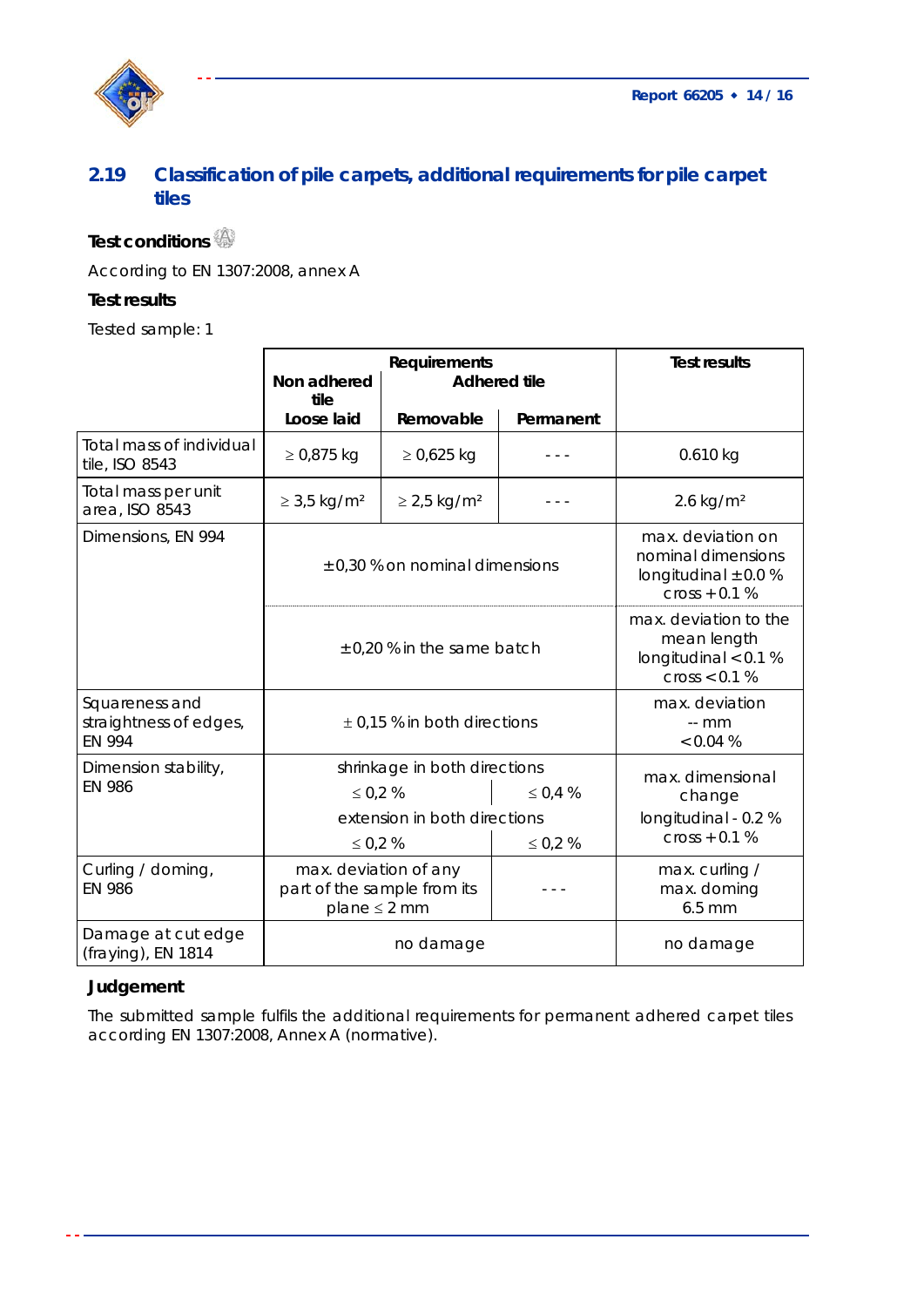

# **2.20 Summary of Results**

| <b>Article</b>                                                |                              | "contra mod350"                  |
|---------------------------------------------------------------|------------------------------|----------------------------------|
| <b>Constructive characteristics</b>                           |                              |                                  |
| material of use surface(by the applicant)                     | 100% Polyamide               |                                  |
| Total mass per unit area                                      |                              | 2626 g/m <sup>2</sup>            |
| Mass of pile per unit area                                    |                              | 382 g/m <sup>2</sup>             |
| <b>Total thickness</b>                                        |                              | $6.8$ mm                         |
| Thickness of pile above the substrate                         | $2.7$ mm                     |                                  |
| Surface pile density                                          |                              | $0.141$ g/cm <sup>3</sup>        |
| Number of tufts or loops                                      |                              | 160400 /m <sup>2</sup>           |
| <b>Basic requirements</b>                                     | fulfilled                    |                                  |
| <b>Fibre bind - Loop-Pile Carpets</b>                         |                              |                                  |
| Lisson Tretrad (EN 1963, method C)                            |                              |                                  |
| - appearance change                                           |                              | better than photostandard        |
| Tests for determination of use classification level           |                              |                                  |
| Wear behaviour "Lisson-Tretrad" (EN 1963 method A)            |                              |                                  |
| mass loss per unit area $[m_v]$                               | 0 g/m <sup>2</sup>           |                                  |
| relative mass loss $[m_{IV}]$                                 | 0%                           |                                  |
| Tretradindex [ltr]                                            | 3.7                          |                                  |
| Change in appearance - "Vettermann" drum test<br>(ISO 10 361) | Median                       | Mean value                       |
| assesment after colour correction - 5000 cycles               | Note 4.5                     | Note 4.5                         |
| assesment after colour correction - 22000 Touren              | Note 4.0                     | Note 4.2                         |
| <b>Classification according EN 1307</b>                       |                              |                                  |
| Carpet category                                               | Type 1                       |                                  |
| <b>Basic requirements</b>                                     | fulfilled                    |                                  |
| Classification of the wear performance                        | Class 33                     |                                  |
| Classification of the appearance retention                    | Class 33                     |                                  |
| Level of use classification                                   | Class 33                     |                                  |
| Use intensity                                                 | commercial use 33 "heavy"    |                                  |
| <b>Luxury rating classification</b>                           | LC <sub>1</sub>              |                                  |
| Luxury value                                                  | LC1 "plain"                  |                                  |
| <b>Additional caracteristics</b>                              |                              |                                  |
| <b>Castor chair suitability (EN 985)</b>                      |                              | suitable for intensive use       |
| Antistatic (ISO 6356)                                         |                              |                                  |
| Walking test (before cleaning)                                | $1.2$ kV                     |                                  |
| <b>Electrical propensity (ISO 10965)</b>                      |                              |                                  |
| Horizontal resistance                                         |                              | 2.97 x 10 <sup>13</sup> $\Omega$ |
| Vertical resistance<br>$1.37$ x $10^{12}$ Ω                   |                              |                                  |
| Suitability for use on stairs (EN 1963 method D)              | "suitable for intensive use" |                                  |
| Fraying behaviour (EN 1814)                                   | resistant to fraying         |                                  |